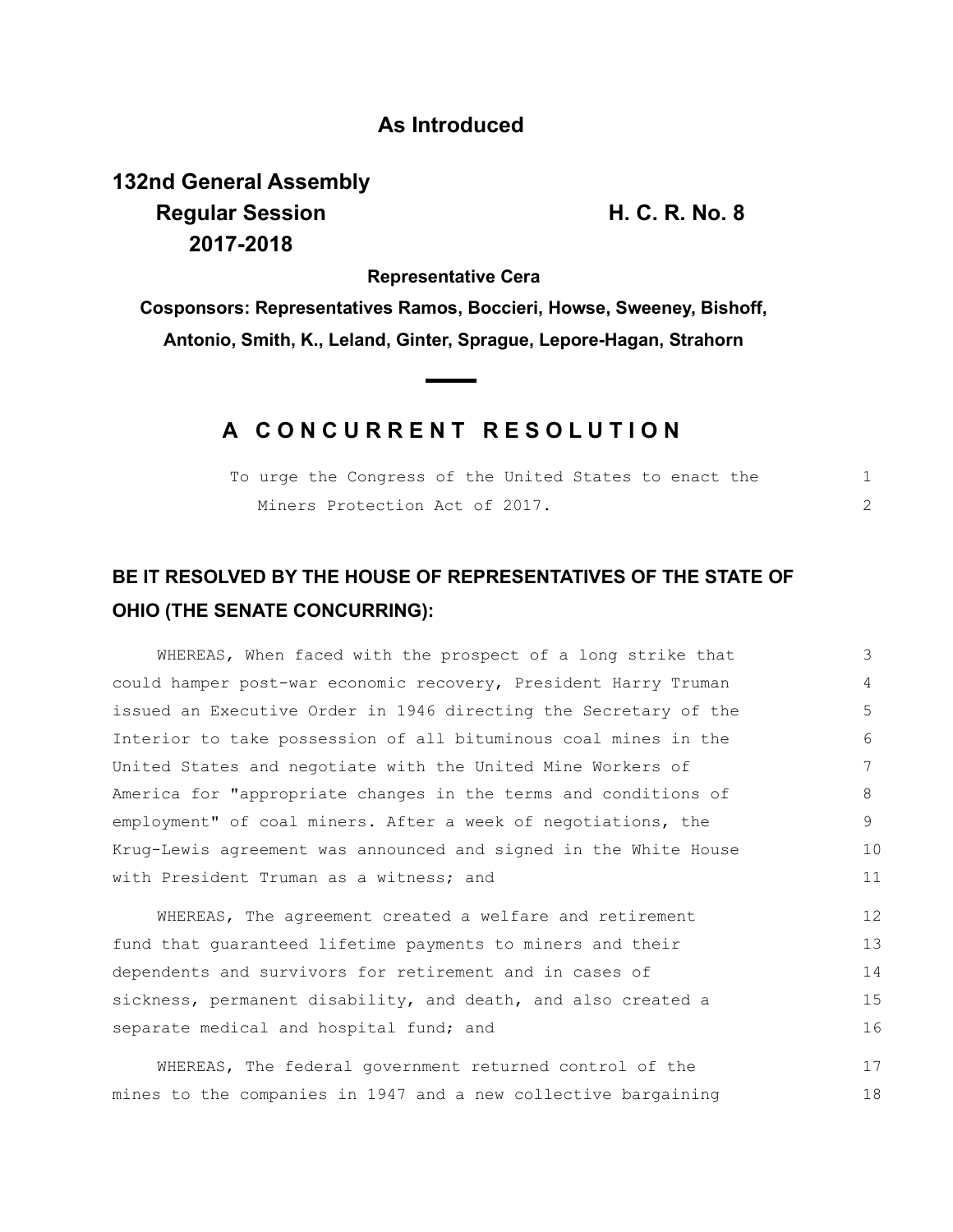#### **H. C. R. No. 8 Page 2 As Introduced**

|  | agreement was reached that quaranteed retirement benefits to |  | 19 |  |
|--|--------------------------------------------------------------|--|----|--|
|  | miners and their dependents and survivors for life; and      |  | 20 |  |

WHEREAS, For the last 70 years, coal miners have bargained for funds to be dedicated to their health care in retirement because they knew that they would be sicker than the average senior citizen, with more nagging injuries and a greater risk of coal workers' pneumoconiosis, or black lung disease, or some other cardiopulmonary disease; and

WHEREAS, More than 105,000 miners have been killed on the job in the last century and more than 100,000 have passed from coal workers' pneumoconiosis or black lung disease, and knowing these risks, miners have continued to go to work every day to provide for their families and build a secure future for themselves and produce the fuel that has allowed America to become the most powerful nation on earth; and

WHEREAS, Congress passed and President George H.W. Bush signed the Coal Act into law in 1992, which established an industry-funded mechanism for paying for the health care of retired miners whose companies had gone out of business. In 2006, Congress and President George W. Bush amended the Coal Act to expand the financial resources available to the fund; and

WHEREAS, Tens of thousands of jobs have been eliminated in America's coalfields and multiple companies have filed for bankruptcy and received approval from bankruptcy courts to shed their retiree obligations, leaving more than 26,000 retirees confronting the loss of their health care benefits; and 40 41 42 43 44

WHEREAS, The United Mine Workers of America 1974 Pension Fund lost a significant portion of its value in the 2008 recession and will not receive enough contributions from employers to make up the shortfall, likely resulting in the Fund becoming insolvent by 2022; and 45 46 47 48 49